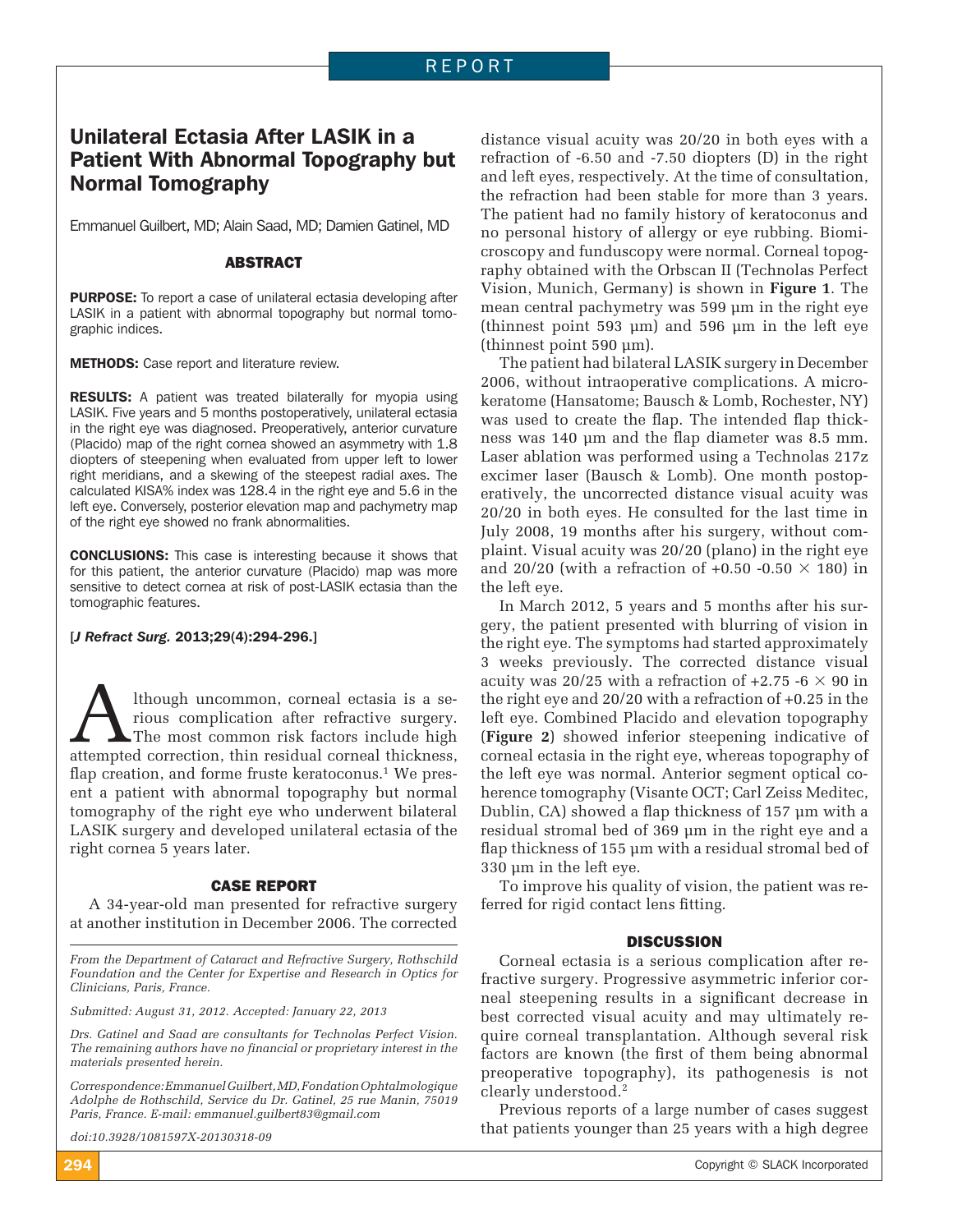# Unilateral Post-LASIK Ectasia/Guilbert et al



Figure 1. Preoperative combined Placido and elevation topography in the right eye (left) and left eye (right). Topographic aspect of the right cornea shows an asymmetry with 1.8 diopters of steepening when evaluated from upper left to lower right meridians, and a skewing of the steepest radial axes. In addition, there is an asymmetry between the two eyes with the anterior curvature map of the left eye being normal. Posterior elevation map and pachymetry map of the right eye shows no frank abnormalities.



Figure 2. Combined Placido and elevation topography in the right eye (left) and left eye (right), 5 years and 7 months after surgery. Inferior steepening resembling that seen in pellucid marginal degeneration can be observed in the right eye.

of myopia and/or a preoperative corneal thickness of 450 μm or less are at higher risk for post-LASIK ectasia.3 None of these factors was present in our patient. However, the anterior curvature (Placido) map of the right cornea showed an asymmetry with 1.8 D of steepening when evaluated from upper left to lower right (10 o'clock compared to 4 o'clock) meridians, and a skewing of the steepest radial axes.

In addition, the calculated KISA% index $4$  was 128.4 in the right eye and only 5.6 in the left eye (this high KISA% index in the right eye is mostly explained by the weight of the steepest radial axes in the calculation of this score). Although 100 is the reported KISA% cut-off to distinguish between normal and keratoconus, our case did not show an evident clinical sign of keratoconus and it would be more appropriate to label it suspected keratoconus. Thus, the ectasia risk score

calculated by Randleman et al.<sup>3</sup> was 3 in the right eye (and 0 in the left eye) according to the topography pattern showing inferior steepening and skewed radial axis, which suggested that this patient was at moderate risk of ectasia after LASIK procedure. However, given the high KISA% index, the right cornea could also be classified as early subclinical keratoconus, and thus the ectasia risk score would be 4 (suggesting a high risk of ectasia after LASIK procedure). This score could therefore be 3 or 4 depending on subjective interpretation of the topography map.

Long-term follow-up of normal fellow eyes of patients with unilateral keratoconus showed that a significant number of patients with the asymmetric bow-tie/ steepest radial axes pattern in their clinically normal eye ultimately progress to keratoconus.<sup>5</sup> Finally, there was an asymmetry between the two eyes with the